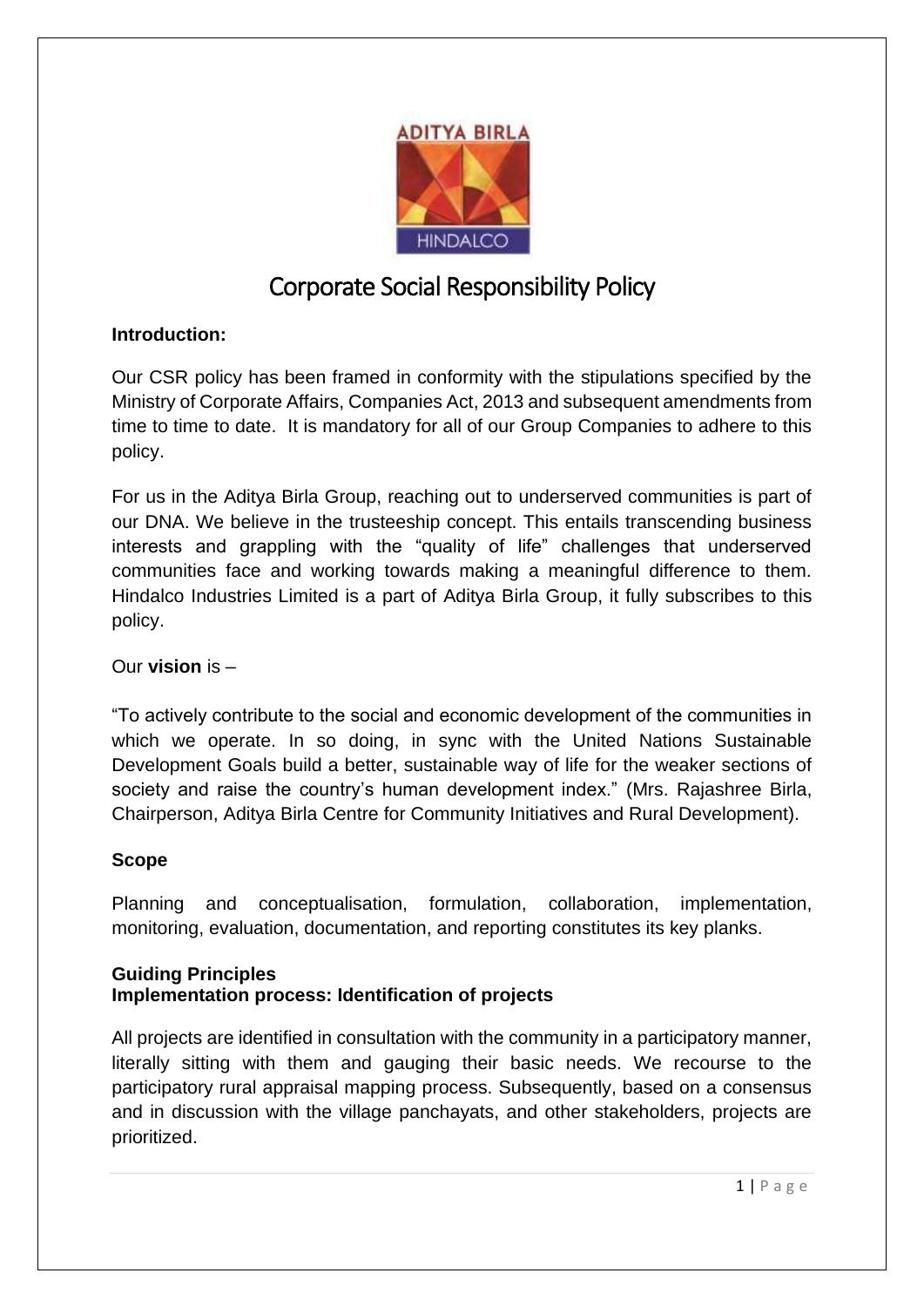Arising from this the focus areas that have emerged are education, healthcare, sustainable livelihood, sports, infrastructure development, and espousing social causes. All of our community projects/programmes are carried out under the aegis of The Aditya Birla Centre for Community Initiatives and Rural Development. The activities are in line with Schedule VII of the companies Act, 2013 as indicated:

In **Education**, our endeavour is to spark the desire for learning and knowledge at every stage through • Formal schools • Balwadies • Quality elementary education • Aditya Bal Vidya Mandirs • Girl child education • Non formal education.

In **Healthcare** our goal is to render quality health care facilities to people living in the villages and elsewhere through • our hospitals. • Primary health care centres • Mother and Childcare projects • Immunization programmes with a thrust on polio eradication • Programmes to address malnutrition. • Anganwadi • Adolescent health • Health care for visually impaired, and differently abled • Preventive health care through awareness programmes • Non communicable diseases • Safe drinking water • Sanitation & hygiene

In **Sustainable Livelihood** our programmes aim at providing livelihood in a locally appropriate and environmentally sustainable manner through • Formation of Self Help Groups for women empowerment • Skill Enhancement and Vocational training • Partnership with Industrial Training Institutes • Agriculture development and better farmer focus • Animal Husbandry • Soil and Water conservation • Watershed development. • Agro Forestry • Renewable sources of energy.

In **Infrastructure Development** we endeavour to set up essential services that form the foundation of sustainable development through • Basic infrastructure facilities • Housing facilities.

To bring about Social Change, we advocate and support • Dowry less marriage • Widow Remarriage • Awareness programmes on anti-social issues • De-addiction campaigns and programmes • Espousing basic moral values. • Gender equality.

# **Activities, setting measurable targets with timeframes and performance management.**

Prior to the commencement of projects, we carry out a baseline study of the villages. The study encompasses various parameters such as – health indicators, literacy levels, sustainable livelihood processes, and population data - below the poverty line and above the poverty line, state of infrastructure, among others. From the data generated, a 1-year plan and a 4-year rolling plan are developed for the holistic and integrated development of the marginalized. These plans are presented at the Annual Planning and Budgeting meet. The one Year plan is the annual plan and the 4-year rolling plan is a multi-year project undertaken in fulfilment of our CSR obligation. Here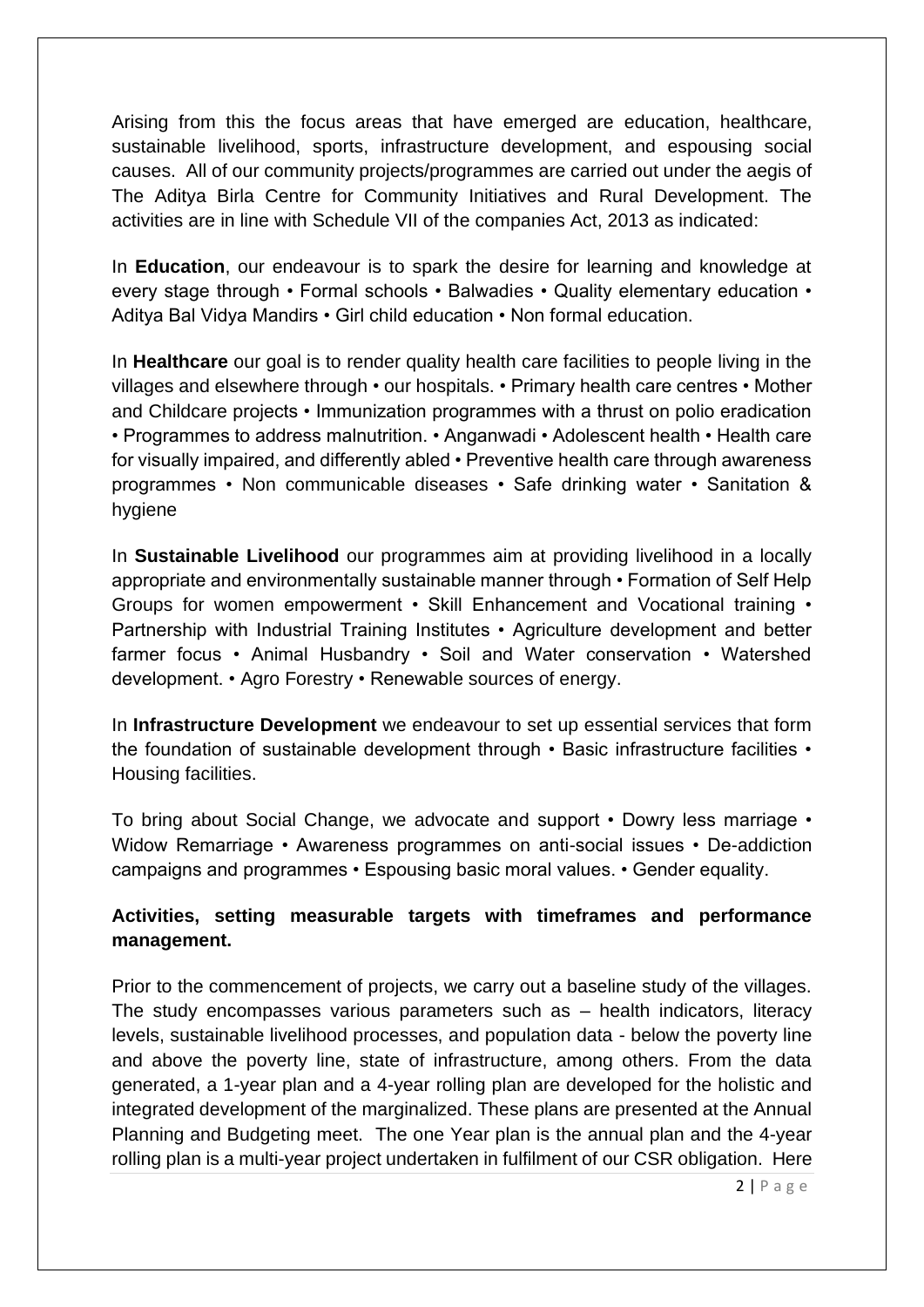the timelines for completion do not exceed three years excluding the financial year in which the project began. All projects/programmes are assessed by a reputed external agency. Alongside projects are monitored every quarter, measured against targets and budgets. Wherever necessary, midcourse corrections are affected. The surplus, if at all, arising out of the projects/programmes do not form part of the business profit of the Company and are ploughed back into the CSR activities.

#### **Organizational mechanism responsibilities**

The Aditya Birla Centre for Community Initiatives and Rural Development provides the vision under the leadership of its Chairperson, Mrs. Rajashree Birla. The CSR committee of Directors at the Board level comprises of:

- Smt. Rajashree Birla
- Mr. Satish Pai
- Mr. D. Bhattacharya
- Mr. A. K. Agarwala
- Mr. Y. P. Dandiwala Independent Director
- Dr. (Mrs.) Pragnya Ram, Group Executive President & Group Head CSR, Legacy Documentation & Archives (Permanent Invitee)
- Mr. Anil Malik (Secretary to the Committee).

This vision underlines all CSR activities. Every Manufacturing Unit has a CSR Cell. Every Company has a CSR Head, who reports to the Group Executive President (Communications & CSR) at the Centre. At the Company, the Business Director takes on the role of the mentor, while the onus for the successful and time bound implementation of the projects is on the various Unit Presidents and CSR teams. To measure the impact of the work done, a social satisfaction survey / audit is carried out by an external agency.

All projects/programmes are placed before the CSR committee. The modalities of execution and the implementation schedules are presented to the Board. The Board reviews the annual action plan, which includes resource requirements and allocation across interventions and locations. Importantly, the impact assessment study is also reviewed by the Board. The decision regarding taking up CSR activities shall vest with the Board of Directors of Hindalco Industries Limited within the ambit of Schedule VII, Section 135 of the Companies Act 2013, CSR Rules 2014 and the rules made thereafter.

A robust implementation structure, monitoring process and a team of professionals is in place at the Company units.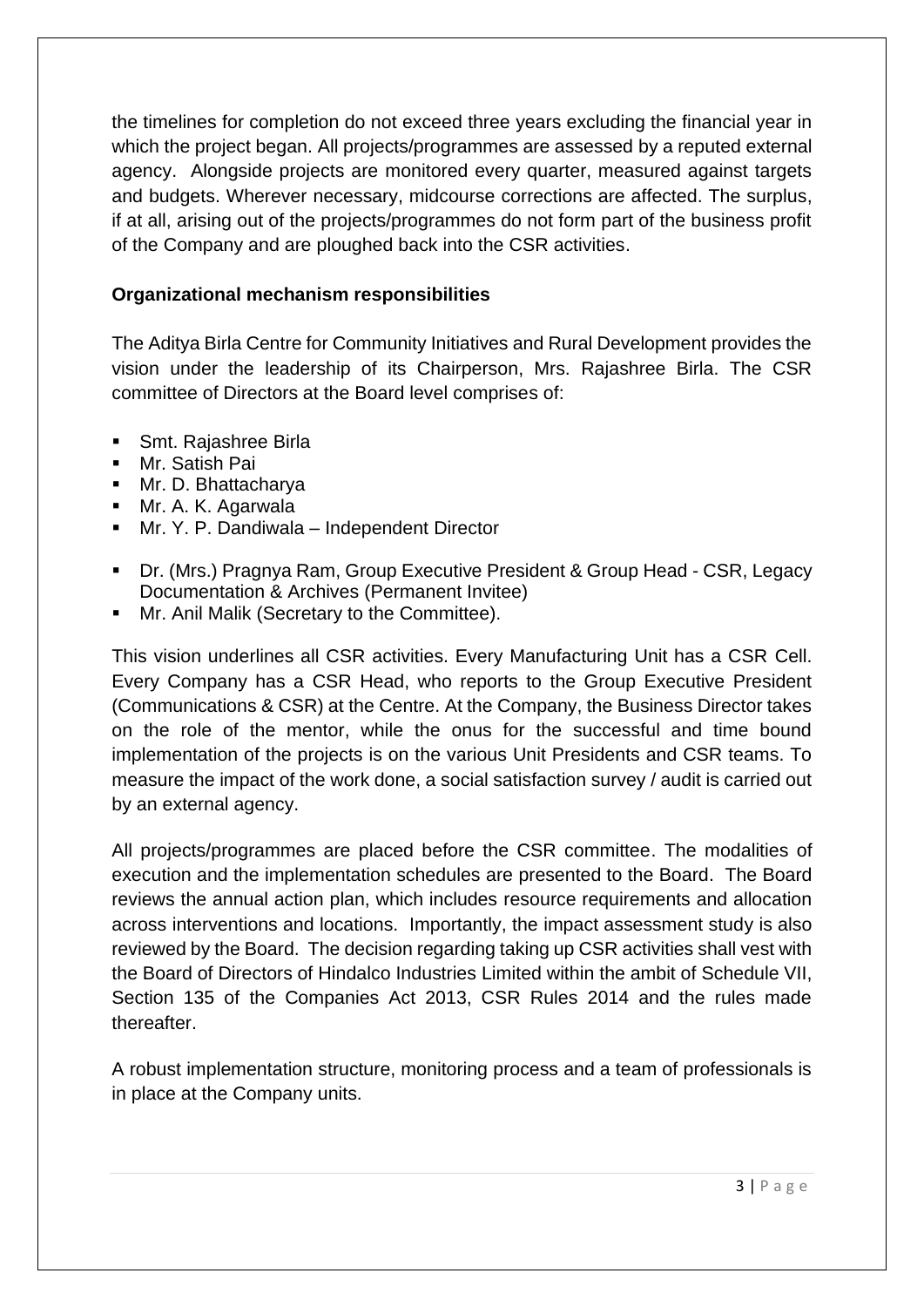To measure the impact of the work done, a social satisfaction social audit / impact assessment study is carried out by a third party.

# **Partnerships**

Collaborative partnerships are formed with the Government, the District Authorities, the village panchayats, NGOs, funding agencies, community-based organizations (CBOs) and other like-minded stakeholders. All NGOs / collaborating organisations have to be 80G and 12A companies. The company may collaborate with other Aditya Birla Group companies, or other companies with similar developmental objectives for undertaking CSR projects or programmes in such a manner that the CSR committees of respective companies are in position to report separately on such projects or programmes in accordance with these rules. This helps widen the Company's CSR reach and leverage upon the collective expertise, wisdom and experience that these partnerships bring to the table. In collaboration with FICCI, we have set up Aditya Birla CSR Centre for Excellence to make CSR an integral part of corporate culture. The Company engages with well-established and recognized programs and national platforms such as the CII, FICCI, ASSOCHAM to name a few, given their commitment to inclusive growth.

## **Budgets**

## **A specific budget is allocated for CSR activities. The budget is project driven.**

The Budget provision towards CSR initiatives shall be at least 2% (two percent) of the average net profit of the Company (PBT) made during the 3 immediately preceding financial years calculated in terms of Section 198 of the Companies Act 2013.

If the budget allocated in a year remains un-utilized, the Board shall in its report explain the reasons for the unspent amount. The surplus arising out of CSR shall not form part of business profit and shall be ploughed back into the same project.

Based on the emerging needs, every year, a specific budget is allocated for CSR activities. List of activities to be undertaken by the Company along with financial allocation against each activity will be recommended by the CSR Committee and approved by the Board of Directors of the Hindalco Industries Limited.

## **CSR Expenditure**

CSR expenditure shall include all expenditure including contribution to corpus, or on projects or programs relating to CSR activities approved by the Board on the recommendation of its CSR Committee.